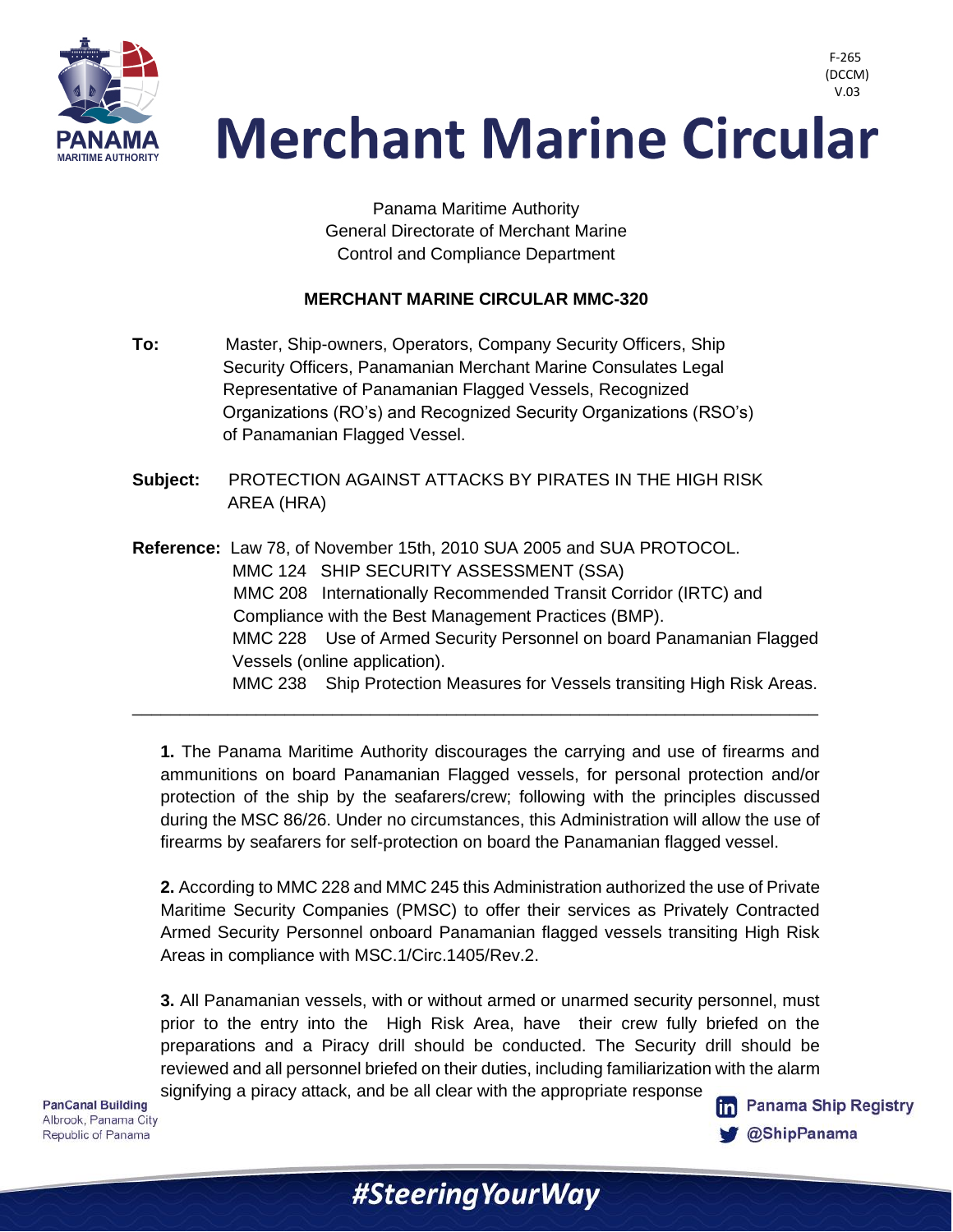



to each.

**4.** While transiting through High Risk Areas (HRA), all the Panamanian Flagged vessels are requested to verify that the SSAS onboard has been correctly set up and working properly in order to accomplish the Best Management Practices (BMP) and the Internationally Recommended Transit Corridor (IRTC) established on Merchant Marine Circular (MMC) 208 and MMC.133; mainly because this Administration recognizes that an essential part of preventing, deterring and suppressing attacks, is prompt reporting to the proper authorities and organizations, both during and post-incident.

**5.** Starting from April 1st, 2019, any ship calling at Port that requires the presence of the Navy Authorization on board, will be available to apply on the following website link: http://certificates.amp.gob.pa/certificates, and submit the Navy Authorization letter. After that date, the Navy Authorization will not be longer received by e-mail and only will be received through the aforementioned Website. We recommend using Google Chrome, Mozilla Firefox, Opera and Safari to get access in the online platform.

**6.** For further assistance and/or inquiries please note the following contact points:

**A. Maritime Ships Security Department (weekdays 08:30-16:30 hrs)** Phone: +507-501-5037/5085/5368 E-mail address: asp@amp.gob.pa

**B. SEGUMAR Panama (Evenings, Weekends and Holidays)** Phone: +507-501-5350/48 or +507-501-5032 E-mail address: authorizations@segumar.com

*June, 2020 – Change of PMA phone number. May, 2019 - Modification of paragraph 5 January, 2018 - New e-mail. October 2015*

Inquiries concerning the subject of this Merchant Marine Circular or any other request should be directed to:

> Maritime Ships Security Department Directorate General of Merchant Marine Panama Maritime Authority Phone: (507) 501-5037/5368

#SteeringYourWay

**PanCanal Building** Albrook, Panama City Republic of Panama